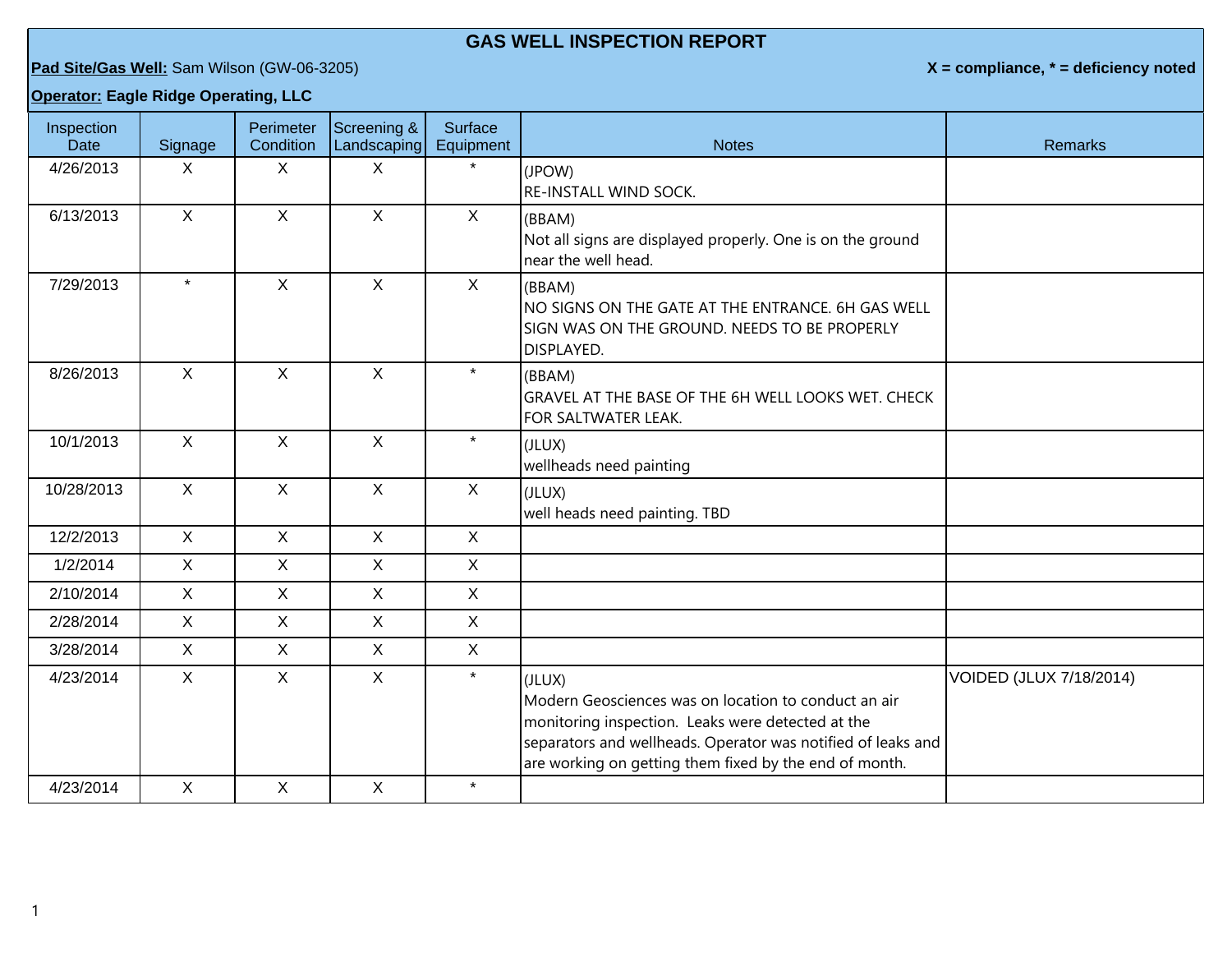| 5/29/2014  | X            | X            | X            | $\mathsf{X}$ | (JLUX)<br>air monitoring inspection was conducted on April 23rd.<br>Leaks were detected at the separators and wellheads.<br>Premier has fixed all the leaks.                                |
|------------|--------------|--------------|--------------|--------------|---------------------------------------------------------------------------------------------------------------------------------------------------------------------------------------------|
| 6/26/2014  | $\mathsf{X}$ | $\mathsf{X}$ | $\mathsf{X}$ | X            | (JLUX)<br>air monitoring was at normal operating levels. noise was in<br>compliance.                                                                                                        |
| 7/16/2014  | X            | X            | X            | $\mathsf{X}$ |                                                                                                                                                                                             |
| 8/14/2014  | X            | X            | X            | $\sf X$      | (jlux)                                                                                                                                                                                      |
|            |              |              |              |              | (JLUX)<br>the mallard level control boxes at the separator are showing<br>higher levels. the couplings need to be tightened that are<br>behind the boxes. no leaks at wellheads and tanks.  |
| 10/2/2014  | $\star$      | $\star$      | $\star$      | $\star$      | (jlux)<br>Measurement truck was on location taking gas samples.                                                                                                                             |
| 10/29/2014 | $\mathsf{X}$ | $\mathsf{X}$ | $\mathsf{X}$ | $\star$      | (JLUX)<br>air monitoring inspection with Modern Geosciences. leaks<br>lwere found onsite. Premier was notified of leaks and are<br>fixing them.                                             |
| 11/13/2014 | $\mathsf{X}$ | $\mathsf{X}$ | $\mathsf{X}$ | $\sf X$      | (JLUX)<br>Premier fixed all leaks found on site. No other issues. Re-<br>inspection was done.                                                                                               |
| 12/23/2014 | X            | X            | $\mathsf{X}$ | $\sf X$      |                                                                                                                                                                                             |
| 1/12/2015  | X            | $\mathsf{X}$ | $\mathsf{X}$ | $\mathsf{X}$ |                                                                                                                                                                                             |
| 2/17/2015  | X            | X            | $\mathsf{X}$ | $\mathsf{X}$ |                                                                                                                                                                                             |
| 3/30/2015  | X            | $\mathsf{X}$ | $\mathsf{X}$ | $\mathsf{X}$ | (JLUX)<br>The wellhead 5H showing salt deposits near the plunger and<br>running down the side. The two mallard boxes need to be<br>adjusted or snap valves replaced in them.                |
| 4/16/2015  | $\mathsf{X}$ | X            | $\mathsf{X}$ | X            |                                                                                                                                                                                             |
| 5/27/2015  | $\mathsf{X}$ | $\mathsf{X}$ | $\mathsf{X}$ | $\mathsf{X}$ | (JLUX)<br>Modern Geosciences conducted an air monitoring inspection<br>today. leaks were found at wellheads and valves. Operator<br>was notified. norm stickers need to be placed on tanks. |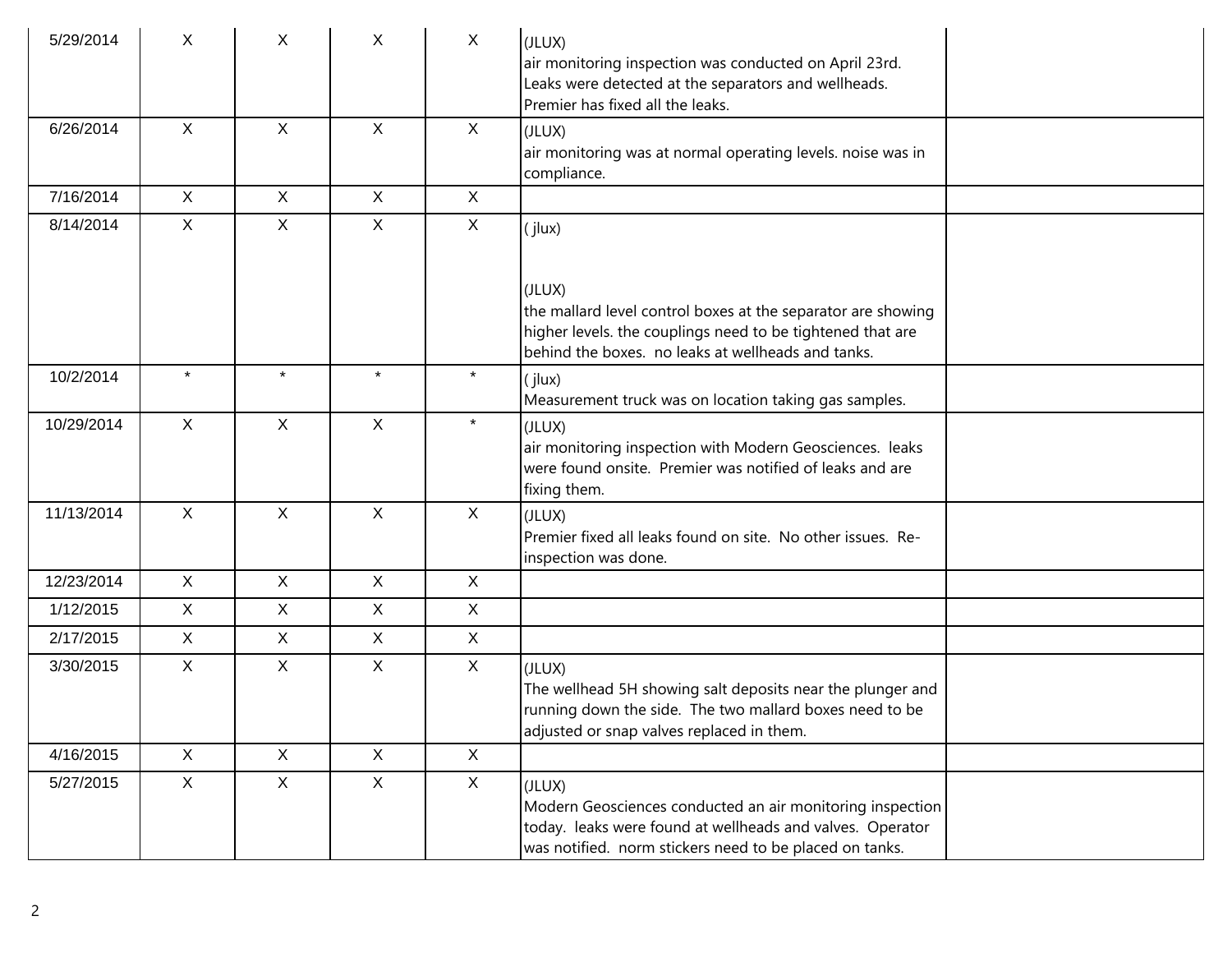| 6/15/2015  | X            | X            | $\mathsf{X}$ | $\mathsf{X}$ | (JLUX)<br>reinspection done. leaks have been fixed by operator. water<br>truck onsite.                                                                                                    |
|------------|--------------|--------------|--------------|--------------|-------------------------------------------------------------------------------------------------------------------------------------------------------------------------------------------|
| 7/30/2015  | $\mathsf{X}$ | $\star$      | $\mathsf{X}$ | $\mathsf{X}$ | (JLUX)<br>the landscape need to be addressed. the shrubs and trees<br>around the pad are in bad condition. notified operator. no<br>leaks found.                                          |
| 8/19/2015  | X            | $\mathsf{X}$ | $\mathsf{X}$ | $\sf X$      |                                                                                                                                                                                           |
| 9/28/2015  | X            | X            | $\mathsf{X}$ | $\sf X$      |                                                                                                                                                                                           |
| 10/14/2015 | X            | X            | $\mathsf X$  | $\sf X$      |                                                                                                                                                                                           |
| 10/29/2015 | $\star$      | $\star$      | $\star$      | $\star$      |                                                                                                                                                                                           |
| 11/10/2015 | $\star$      | $\star$      | $\star$      | $\star$      | (JLUX)<br>air monitoring inspection was conducted by Modern<br>Geosciences. Leaks were found onsite and operator was<br>notified of issues.                                               |
| 11/23/2015 | $\star$      | $\star$      | $\star$      | $\star$      | (JLUX)<br>the shrubs were replaced around the pad site. no issues<br>found.                                                                                                               |
| 12/9/2015  | $\mathsf{X}$ | $\mathsf{X}$ | $\mathsf X$  | $\mathsf{X}$ | (JLUX)<br>Re-inspection done onsite. No leaks found during<br>inspection.                                                                                                                 |
| 1/27/2016  | $\mathsf{X}$ | $\mathsf{X}$ | $\mathsf{X}$ | $\sf X$      |                                                                                                                                                                                           |
| 2/16/2016  | $\star$      | $\star$      | $\star$      | $\star$      | (JLUX)<br>counted landscape around pad site. no issues on site during<br>inspection.                                                                                                      |
| 3/17/2016  | $\mathsf{X}$ | X            | $\mathsf{X}$ | $\mathsf{X}$ | (JLUX)<br>need new wind sock and fence signs are down.                                                                                                                                    |
| 4/27/2016  | $\mathsf{X}$ | $\mathsf{X}$ | $\mathsf X$  | $\mathsf{X}$ | (JLUX)<br>no issues found on site.                                                                                                                                                        |
| 5/11/2016  | $\star$      | $\star$      | $\star$      | $\star$      | (JLUX)<br>no issues.                                                                                                                                                                      |
| 5/20/2016  | $\mathsf{X}$ | $\mathsf X$  | $\mathsf{X}$ | X            | (JLUX)<br>air monitoring inspection with modern geosciences. leaks<br>were found on site. tall weeds and grass inside fenceline<br>and containment area. operator was notified of issues. |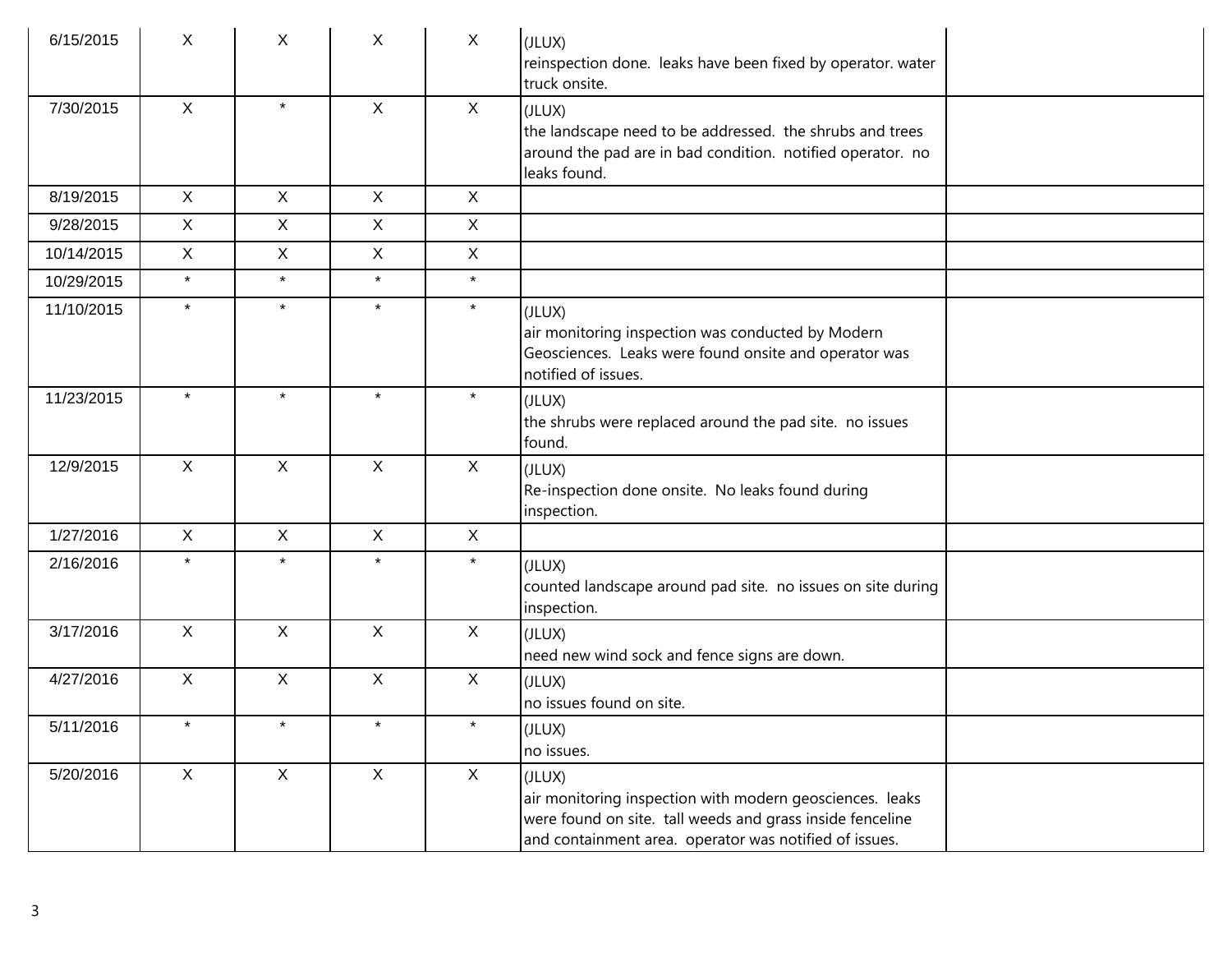| 6/17/2016  |         |         |         | $\star$ | (JLUX)<br>no leaks were found during re-inspection.                                                                                                                      |
|------------|---------|---------|---------|---------|--------------------------------------------------------------------------------------------------------------------------------------------------------------------------|
| 7/12/2016  | $\star$ | $\star$ | $\star$ | $\star$ |                                                                                                                                                                          |
| 8/31/2016  | $\star$ | $\star$ | $\star$ | $\star$ |                                                                                                                                                                          |
| 9/28/2016  | $\star$ | $\star$ | $\star$ | $\star$ | (JLUX)<br>took noise reading at second cattle guard. conducted<br>inspection. corrosion at wellheads and separators. notified<br>operator                                |
| 10/31/2016 | $\star$ | $\star$ | $\star$ | $\star$ | (JLUX)<br>took noise reading at second cattle guard. conducted<br>inspection.                                                                                            |
| 11/17/2016 | $\star$ | $\star$ | $\star$ | $\star$ | (JLUX)<br>air monitoring inspection with modern geosciences today.<br>leaks found on site. thief hatch seals need to be replaced on<br>the tanks. operator was notified, |
| 12/22/2016 | $\star$ | $\star$ | $\star$ | $\star$ | (JLUX)<br>reinspection done. no leaks                                                                                                                                    |
| 1/10/2017  | $\star$ | $\star$ | $\star$ | $\star$ | (JLUX)<br>water truck on site. no issues.                                                                                                                                |
| 2/27/2017  | $\star$ | $\star$ | $\star$ | $\star$ | (JLUX)<br>no leaks. corrosion around the bottom of the tanks and<br>separators. notified the operator.                                                                   |
| 3/9/2017   | $\star$ | $\star$ | $\star$ | $\star$ | (JLUX)<br>corrosion around tanks and separators will be addressed by<br>the operator next week.                                                                          |
| 3/16/2017  | $\star$ | $\star$ | $\star$ | $\star$ | (JLUX)<br>the operator painted the wellheads and separators.                                                                                                             |
| 4/7/2017   | $\star$ | $\star$ | $\star$ | $\star$ |                                                                                                                                                                          |
| 4/28/2017  | $\star$ | $\star$ | $\star$ | $\star$ |                                                                                                                                                                          |
| 5/24/2017  | $\star$ | $\star$ | $\star$ | $\star$ | (JLUX)<br>no issues.                                                                                                                                                     |
| 5/26/2017  | $\star$ | $\star$ | $\star$ | $\star$ | (JLUX)<br>air monitoring inspection conducted with modern<br>geosciences. leaks found on site. notified operator.                                                        |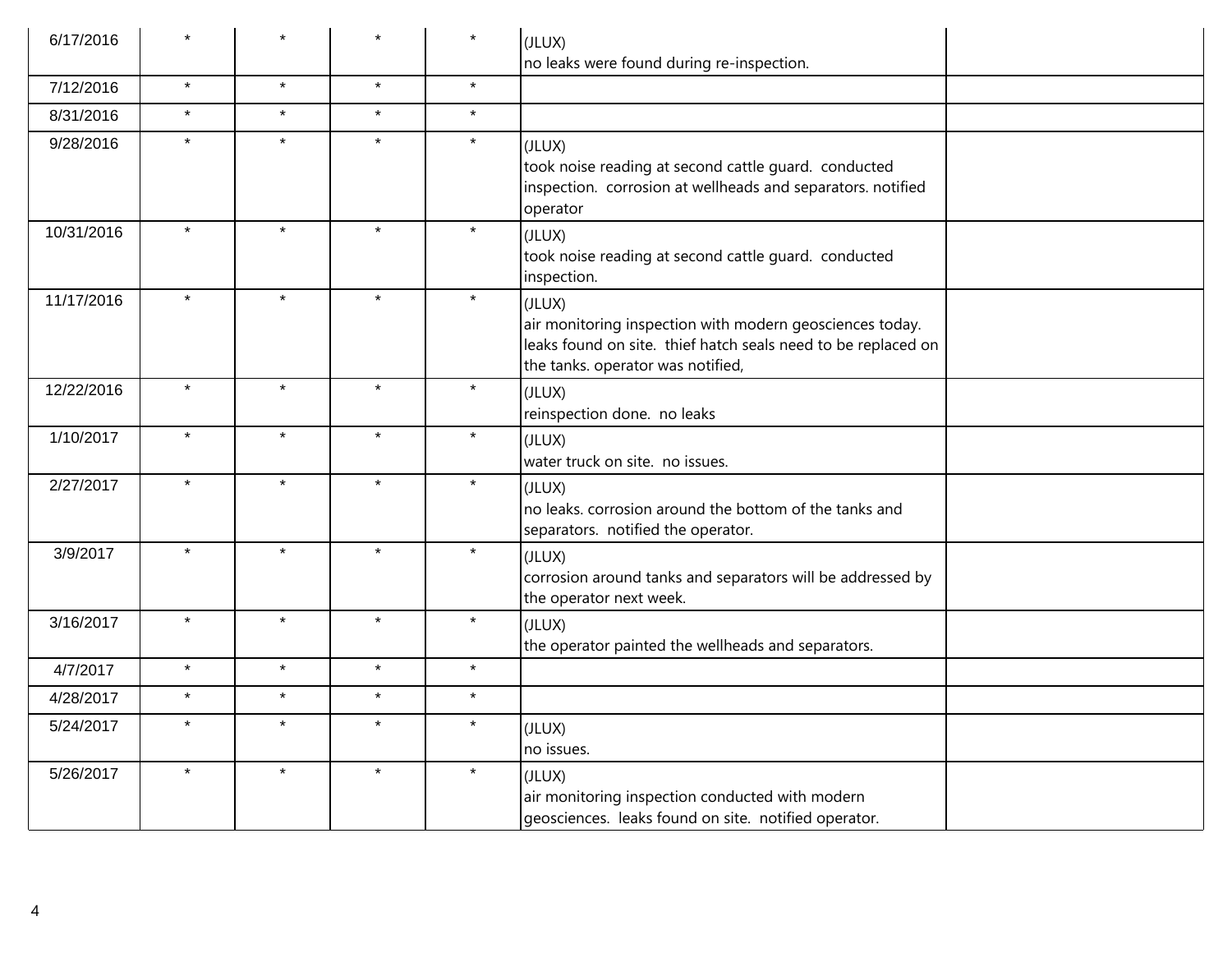| 6/15/2017  | $\star$      | $\star$      | $\star$      | $\star$      | (JLUX)<br>reinspection done. leak was found at #5 separator. Operator<br>was notified.                                     |
|------------|--------------|--------------|--------------|--------------|----------------------------------------------------------------------------------------------------------------------------|
| 6/30/2017  | $\star$      | $\star$      | $\star$      | $\star$      | (JLUX)<br>leak fixed.                                                                                                      |
| 7/18/2017  | $\star$      | $\star$      | $\star$      | $\star$      |                                                                                                                            |
| 8/14/2017  | $\star$      | $\star$      | $\star$      | $\star$      |                                                                                                                            |
| 9/28/2017  | $\star$      | $\star$      | $\star$      | $\star$      |                                                                                                                            |
| 10/16/2017 | $\star$      | $\star$      | $\star$      | $\star$      | (JLUX)<br>check on landscaping around pad site. will notify operator of<br>dead trees.                                     |
| 10/17/2017 | $\star$      | $\star$      | $\star$      | $\star$      | (JLUX)<br>Air monitoring inspection was conducted today with Modern<br>Geosciences. No leaks were found during inspection. |
| 11/16/2017 | $\star$      | $\star$      | $\star$      | $\star$      | (JLUX)<br>No issues on site.                                                                                               |
| 12/28/2017 | $\star$      | $\star$      | $\star$      | $\star$      | (JLUX)<br>no leaks found on site.                                                                                          |
| 1/9/2018   | $\mathsf{X}$ | $\mathsf{X}$ | $\mathsf{X}$ | X            | (JLUX)<br>no issues on site.                                                                                               |
| 1/26/2018  | $\mathsf{X}$ | $\mathsf{X}$ | $\mathsf{X}$ | X            | (JLUX)<br>no issues.                                                                                                       |
| 2/8/2018   | $\mathsf{X}$ | $\mathsf{X}$ | $\mathsf{X}$ | $\mathsf X$  | (JLUX)<br>no issues.                                                                                                       |
| 3/6/2018   | $\mathsf X$  | $\mathsf{X}$ | $\mathsf{X}$ | $\mathsf{X}$ | (JLUX)<br>water truck on location.                                                                                         |
| 3/29/2018  | $\mathsf{X}$ | $\mathsf{X}$ | $\mathsf{X}$ | X            | (JLUX)<br>No leaks found during inspection.                                                                                |
| 4/11/2018  | $\mathsf X$  | $\mathsf{X}$ | $\mathsf X$  | $\mathsf X$  | (JLUX)<br>air monitoring inspections were conducted today with<br>Modern Geosciences. No leaks found on site.              |
| 4/25/2018  | X            | $\mathsf{X}$ | $\mathsf X$  | X            | (JLUX)<br>no leaks found during inspection.                                                                                |
| 5/11/2018  | $\mathsf{X}$ | $\mathsf X$  | $\mathsf X$  | X            | (JLUX)<br>no leaks found on site.                                                                                          |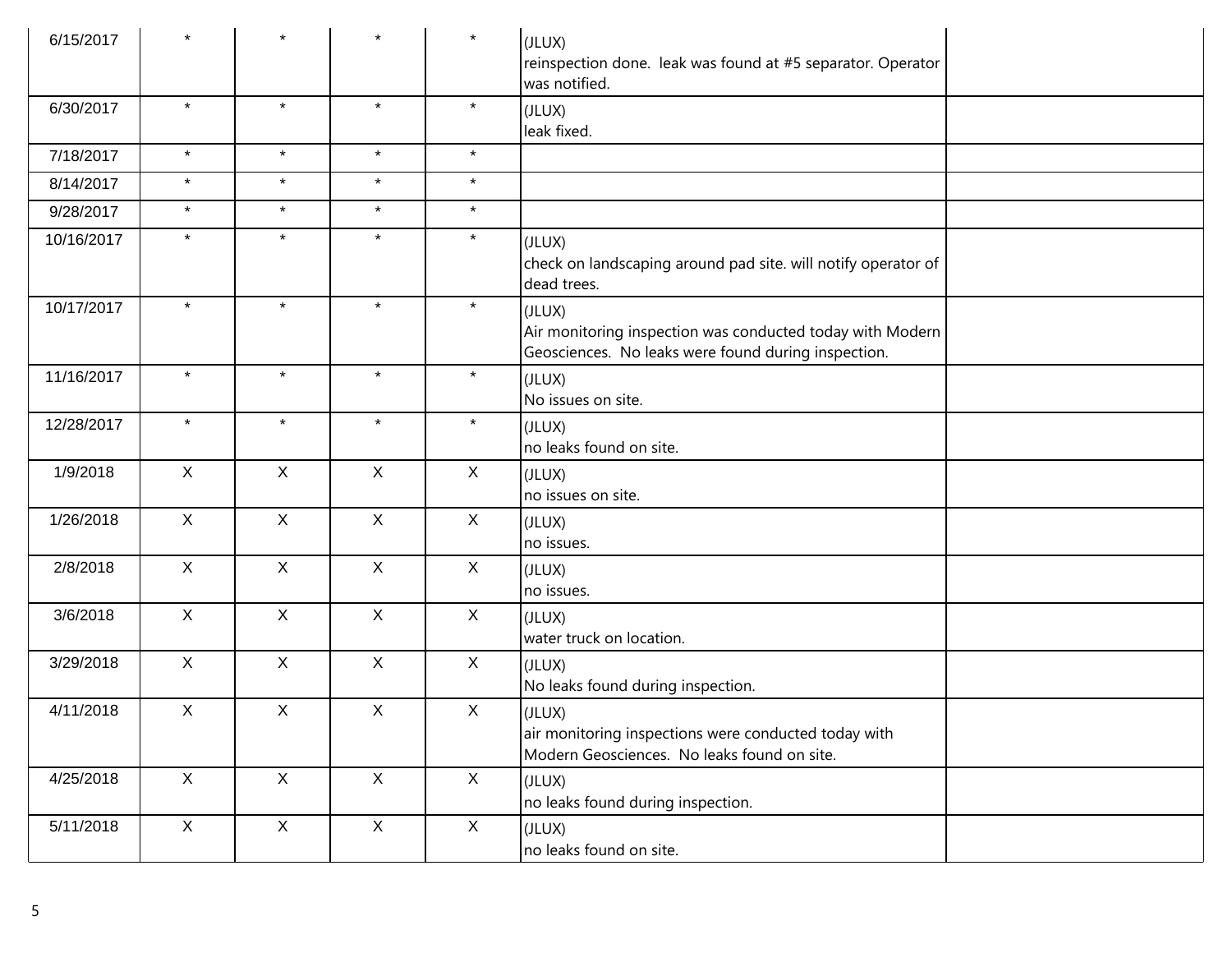| 6/29/2018  | X            | X            | X            | X            | (JLUX)<br>no issues.                                                                                                                                                                                                                                              |  |
|------------|--------------|--------------|--------------|--------------|-------------------------------------------------------------------------------------------------------------------------------------------------------------------------------------------------------------------------------------------------------------------|--|
| 7/18/2018  | $\mathsf{X}$ | $\mathsf{X}$ | $\mathsf{X}$ | $\mathsf{X}$ | (JLUX)<br>no issues.                                                                                                                                                                                                                                              |  |
| 8/30/2018  | $\mathsf{X}$ | $\mathsf{X}$ | $\mathsf{X}$ | $\mathsf{X}$ | (JLUX)<br>no leaks found on site.                                                                                                                                                                                                                                 |  |
| 9/27/2018  | $\mathsf{X}$ | $\mathsf{X}$ | $\mathsf{X}$ | $\mathsf{X}$ | (JLUX)<br>no leakd found on site. JP truck was on location.                                                                                                                                                                                                       |  |
| 10/26/2018 | $\mathsf{X}$ | $\mathsf{X}$ | $\mathsf{X}$ | $\star$      | (JLUX)<br>Air monitoring inspection with Modern Geosciences today.<br>No leaks were found but the tanks and separator needs<br>NORM stickers on them. Thief hatches need to be replaced<br>on tanks, Operator was notified.                                       |  |
| 11/30/2018 | $\mathsf{X}$ | $\mathsf{X}$ | $\mathsf{X}$ | $\mathsf{X}$ | (JLUX)<br>conducted inspection. no leaks were found. need norm<br>stickers on tanks.                                                                                                                                                                              |  |
| 12/31/2018 | $\mathsf{X}$ | $\mathsf{X}$ | $\mathsf{X}$ | $\mathsf{X}$ | (JLUX)<br>inspection done.                                                                                                                                                                                                                                        |  |
| 1/22/2019  | $\sf X$      | $\mathsf{X}$ | $\mathsf{X}$ | $\mathsf{X}$ | (JLUX)<br>no leaks found on site.                                                                                                                                                                                                                                 |  |
| 2/20/2019  | $\mathsf{X}$ | $\mathsf{X}$ | $\mathsf{X}$ | $\mathsf{X}$ | (JLUX)<br>no leaks on site.                                                                                                                                                                                                                                       |  |
| 3/15/2019  | $\mathsf{X}$ | $\mathsf{X}$ | $\mathsf{X}$ | $\star$      | (JLUX)<br>small leak was found at wellhead #5. contacted the operator<br>about leak. will do a reinspection next week.                                                                                                                                            |  |
| 4/12/2019  | $\mathsf{X}$ | $\mathsf{X}$ | $\mathsf{X}$ | $\star$      | (JLUX)<br>Air monitoring inspection conducted today with Modern<br>Geosciences. A leak was found at wellhead #5 Kimray valve<br>(tagged). The thief hatch seals on both tanks were bad. A<br>leak was found at the compressor. Notified the operator of<br>leaks. |  |
| 4/30/2019  | $\mathsf{X}$ | $\mathsf{X}$ | $\mathsf{X}$ | $\mathsf{X}$ | (JLUX)<br>reinspection was done. No leaks were detected during<br>inspection.                                                                                                                                                                                     |  |
| 5/31/2019  | $\mathsf X$  | $\mathsf X$  | $\mathsf{X}$ | $\mathsf{X}$ | (JLUX)<br>no issues.                                                                                                                                                                                                                                              |  |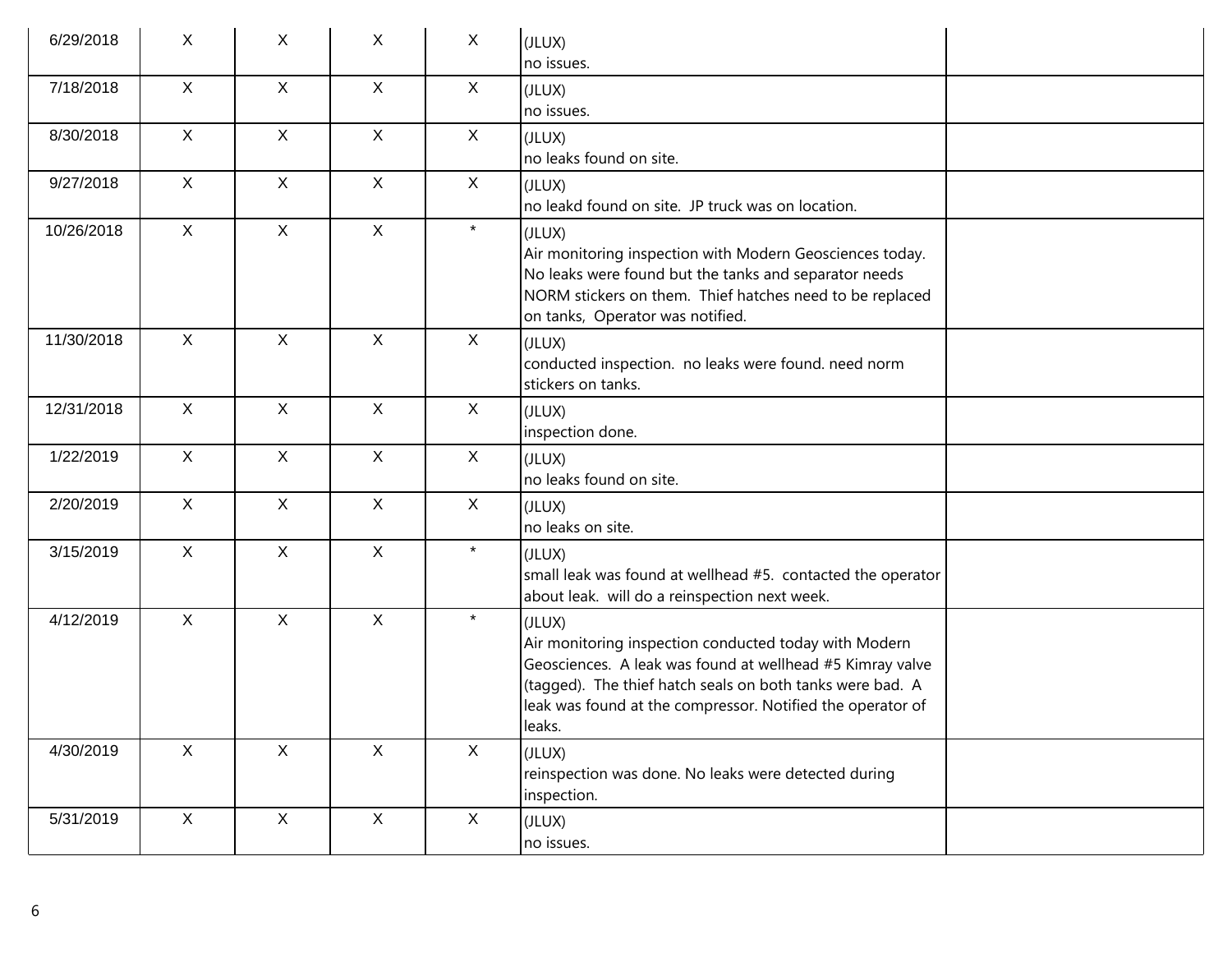| 6/28/2019  | X            | X            | X            | $\mathsf{X}$ | (JLUX)                                                                                                                                                                                                                                                 |                |
|------------|--------------|--------------|--------------|--------------|--------------------------------------------------------------------------------------------------------------------------------------------------------------------------------------------------------------------------------------------------------|----------------|
|            |              |              |              |              | water truck was on site. no leaks found.                                                                                                                                                                                                               |                |
| 7/29/2019  | $\mathsf{X}$ | $\mathsf{X}$ | $\mathsf{X}$ | $\mathsf{X}$ |                                                                                                                                                                                                                                                        |                |
| 8/28/2019  | $\mathsf{X}$ | $\star$      | X            | $\mathsf{X}$ | no leaks on site.                                                                                                                                                                                                                                      |                |
| 9/30/2019  | $\mathsf{X}$ | X            | $\mathsf{X}$ | $\mathsf{X}$ | no issues                                                                                                                                                                                                                                              |                |
| 10/9/2019  | $\mathsf{X}$ | $\star$      | $\mathsf{X}$ | $\star$      | leak found at wellhead #5 kimray valve (bolt). contacted the<br>operator about leak and will be out today to fix it. grass<br>needs to be mowed inside pad site.                                                                                       |                |
| 11/20/2019 | $\mathsf{X}$ | X            | $\mathsf{X}$ | $\mathsf{X}$ | no leaks found on site.                                                                                                                                                                                                                                |                |
| 11/22/2019 | $\mathsf{X}$ | X            | X            | X            | Conducted air monitoring inspection with Modern<br>Geosciences today. No leaks were found on site.                                                                                                                                                     |                |
| 12/20/2019 | X            | X            | $\mathsf{X}$ | $\mathsf{X}$ | no leaks found onsite during inspection.                                                                                                                                                                                                               |                |
| 1/14/2020  | $\mathsf{X}$ | X            | $\mathsf{X}$ | $\mathsf{X}$ | no leaks found on site.                                                                                                                                                                                                                                |                |
| 2/24/2020  | $\mathsf{X}$ | X            | $\mathsf{X}$ | $\mathsf{X}$ | pumper on location. no issues found on site.                                                                                                                                                                                                           |                |
| 3/11/2020  | $\mathsf{X}$ | X            | $\mathsf{X}$ | $\mathsf{X}$ | no issues on site.                                                                                                                                                                                                                                     |                |
| 4/16/2020  | $\mathsf{X}$ | X            | $\mathsf{X}$ | $\mathsf{X}$ | no leaks found during inspection.                                                                                                                                                                                                                      |                |
| 5/21/2020  | $\mathsf{X}$ | X            | $\mathsf{X}$ | $\mathsf{X}$ | no issues at time of inspection.                                                                                                                                                                                                                       |                |
| 5/28/2020  | $\mathsf{X}$ | X            | $\mathsf{X}$ | $\star$      | Conducted air monitoring inspection with Modern<br>Geosciences. A small leak found at separator #5. The<br>pumper showed up on site and was able to verify the leak.<br>The leak will be fixed on Friday.                                              |                |
| 6/1/2020   | $\mathsf{X}$ | X            | $\mathsf{X}$ | $\mathsf{X}$ | reinspection done. leaks were fixed by pumper.                                                                                                                                                                                                         |                |
| 6/30/2020  | $\mathsf{X}$ | X            | X            | $\mathsf{X}$ | no issues onsite.                                                                                                                                                                                                                                      |                |
| 7/21/2020  | $\mathsf{X}$ | X            | $\mathsf{X}$ | $\mathsf{X}$ | no issues on site.                                                                                                                                                                                                                                     |                |
| 8/26/2020  | $\mathsf{X}$ | $\star$      | X            | X            | no issues on site.                                                                                                                                                                                                                                     |                |
| 9/30/2020  | X            | X            | $\mathsf{X}$ | $\mathsf{X}$ | no issues on site.                                                                                                                                                                                                                                     |                |
| 10/14/2020 | X            | X            | X            | $\mathsf{X}$ | Ino issues on site.                                                                                                                                                                                                                                    |                |
| 11/5/2020  | $\mathsf{X}$ | X            | $\mathsf{X}$ | X            | no issues on site.                                                                                                                                                                                                                                     |                |
| 11/17/2020 | X            | $\mathsf{X}$ | $\mathsf{X}$ | $\mathsf{X}$ | Conducted an air monitoring inspection today with Modern<br>Geosciences. There were no leaks found at time of<br>inspection. The no smoking sign on containment fence<br>needs to be replaced and a Norm sticker needs to be placed<br>on wellhead #5. | no leaks found |